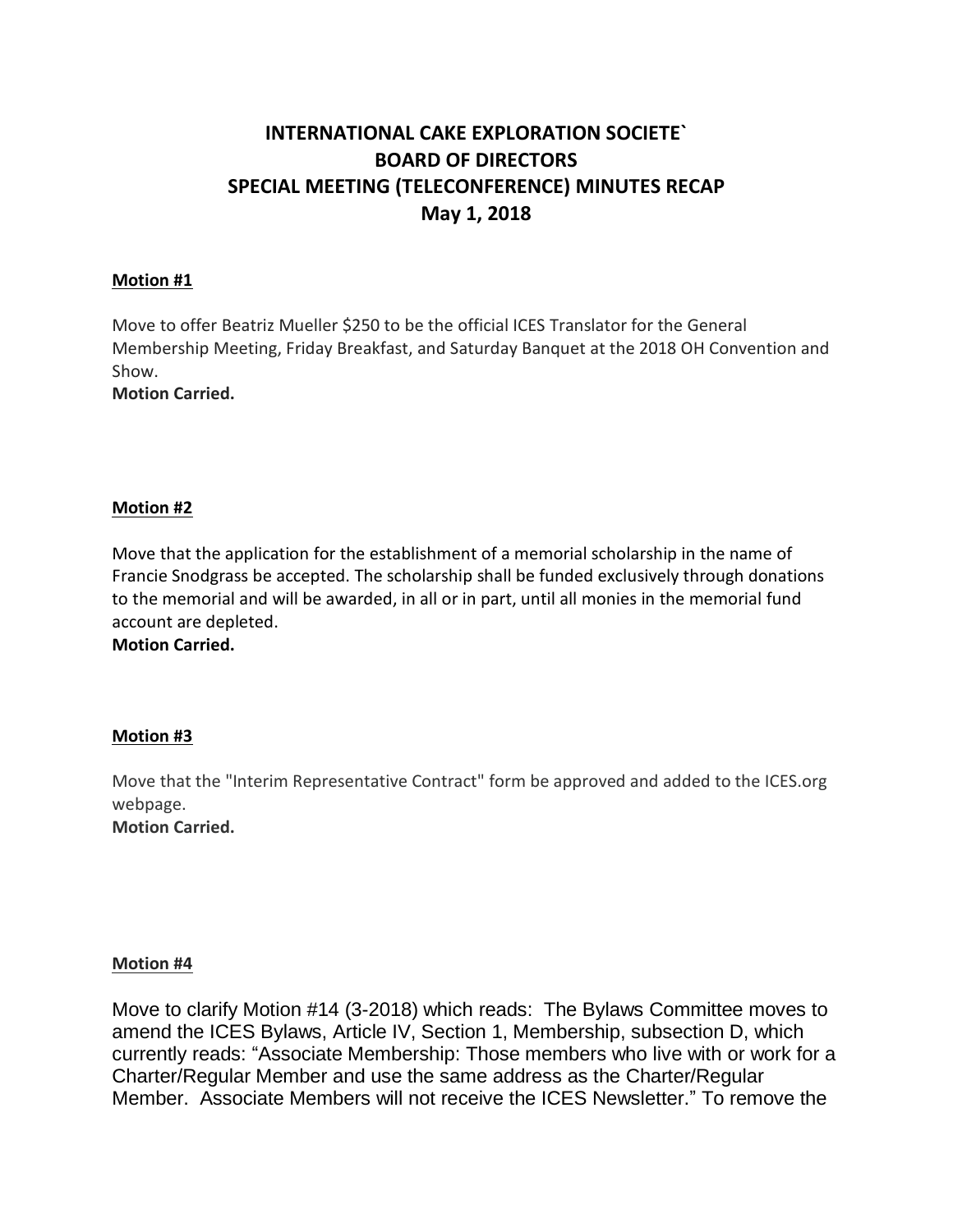word "not" after "Associate members will" and to add the word digital before "receive the ICES Newsletter". The proposed new section would read: "Associate Membership: Those members who live with or work for a Charter/Regular Member and use the same address as the Charter/Regular Member. Associate Members will receive the Digital ICES Newsletter."

The clarification is to make the directions of the proposed change match the intended final product by removing the word 'not' after 'Associate members will" and to add the word digital before 'ICES Newsletter". The proposed new section would read: "Associate Membership: Those members who live with or work for a Charter/Regular Member and use the same address as the Charter/Regular Member. Associate Members will receive the Digital ICES Newsletter." **Motion Carried.**

## **Motion #5**

Move to accept the Vendors Contract as presented. **Motion Carried.**

Explanation: None

# **Motion #6**

Move to accept the HOC/Demo Application as presented. **Motion Carried.**

# **May Treasurers Report**

For the month of April, 2018

**Beginning Money market account**: \$273,899.58

**Ending Money Market account**: \$345,178.40

**Money Market Credit**: \$71596.91

**Money Market Expense**: \$318.09